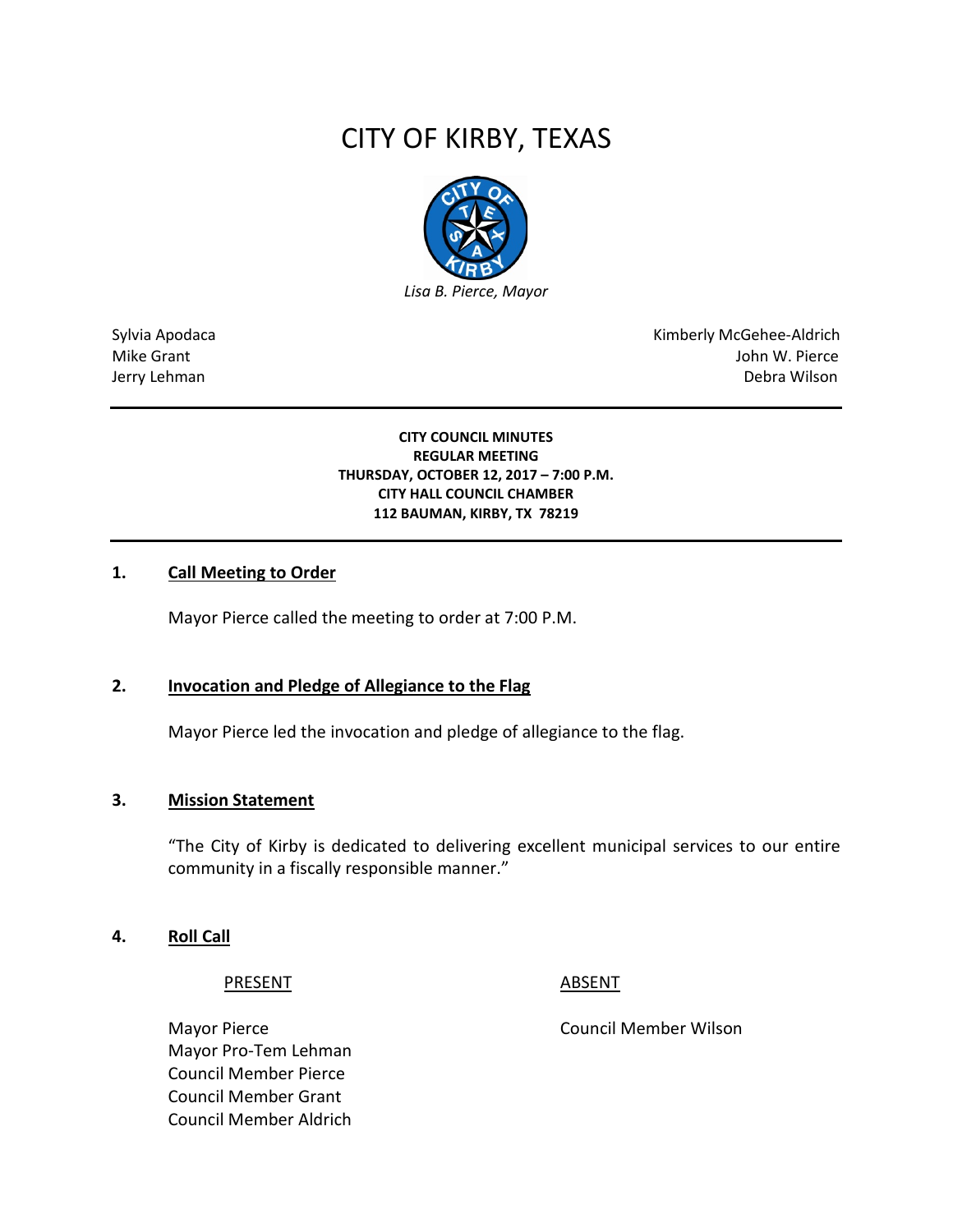# **5. Citizen Participation**

There were not any citizens signed up to participate.

# **6. Consideration Of Minutes:**

# a. Regular Meeting Of September 28, 2017

Mayor Pro-Tem Lehman moved to accept the minutes of September 28, 2017; seconded by Council Member Aldrich. With all voting, "aye" the motion carried with a 4-0-1 vote.

AYES: 4 NAYES: 0 ABSTAIN: 1 (Council Member Grant)

#### **7. Presentation**

#### a. Breast Cancer Awareness Month Proclamation

Mayor Pierce recognized the month of October as Breast Cancer Awareness Month and presented former Mayor Stephanie Faulkner and Finance Director Tina Ynfante proclamations recognizing them as breast cancer survivors.

# **8. Discussion And Possible Action**

# a. Discussion And Possible Action Pursuant to Section 2.06 (c) of the City Charter To Fill City Council Vacancy Created by Resignation of Barbara Collins Bowie

Mayor Pierce closed the regular meeting at 7:06 P.M. to meet in Executive Session. City Council convened into Executive Session at 7:07 P.M. pursuant to Section 2.06(c) of the City Charter to discuss filling the City Council vacancy created by resignation of Barbara Collins Bowie. At 7:14 P.M. Mayor Pierce closed the Executive Session.

The City Council reconvened into open session at 7:15 P.M. and Mayor Pierce announced there was no action taken in Executive Session.

Council Member Grant moved to appoint Sylvia Apodaca to fill the City Council vacancy created by the resignation of Barbara Collins Bowie; seconded by Council Member Pierce. With all voting, "aye" the motion carried with a 5-0 vote.

AYES: 5 NAYES: 0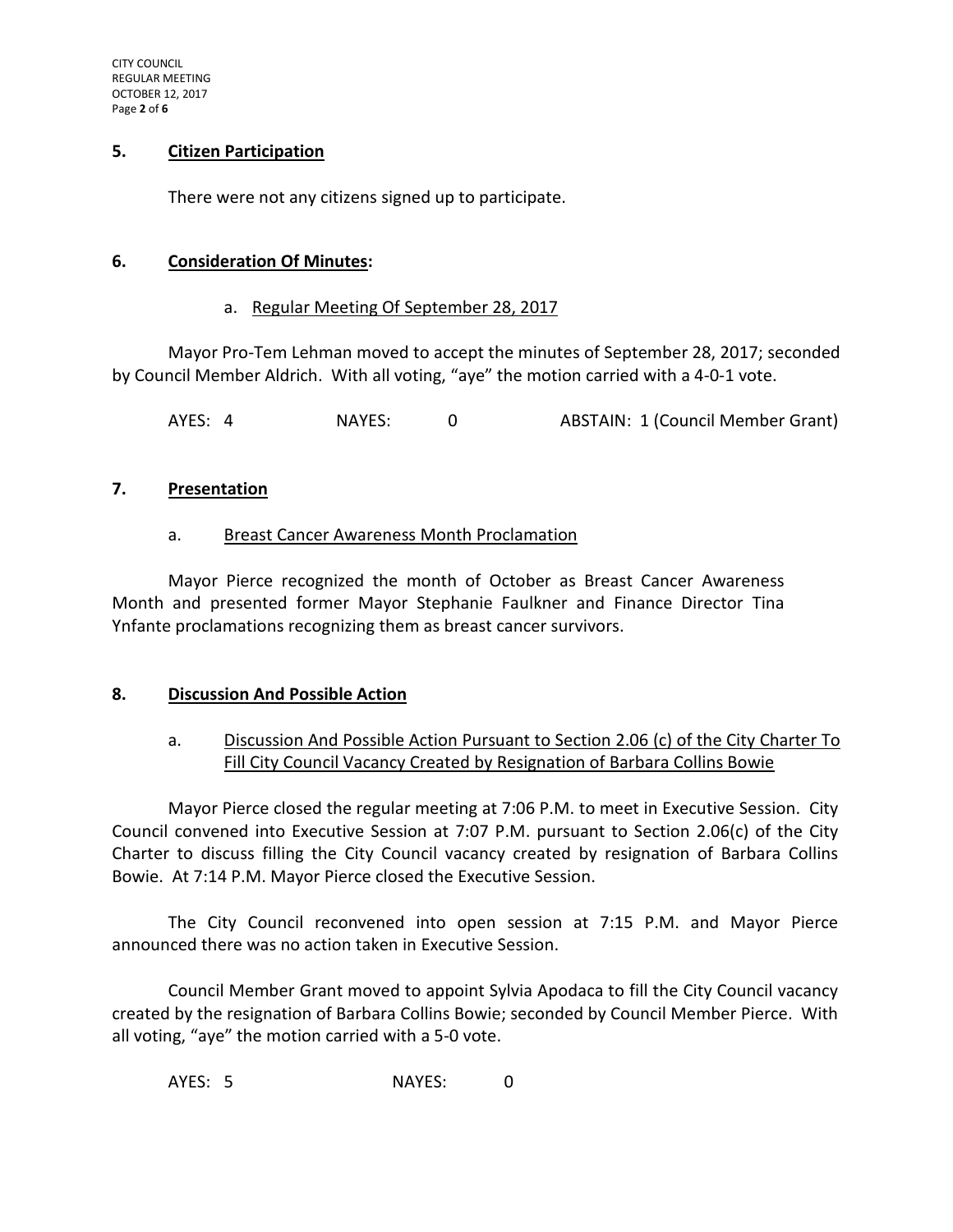# b. Administration of Oath Of Office To Newly Appointed Official

City Secretary Cox administered the Oath of Office to Sylvia Apodaca, Council Member.

# c. Discussion And Possible Action To Appoint Member(s) To The Economic Development Committee

Mayor Pro-Tem Lehman moved to table this item, seconded by Council Member Grant. With all voting, "aye" the motion carried with a 6-0 vote.

AYES: 6 NAYES: 0

d. Discussion And Possible Action To Appoint Member(s) To The Building And Standards Commission

Council Member Grant moved to reappoint Jerry Keene, Sam Richardson, and Jack Major to the Building and Standards Commission for another term expiring October 2019; seconded by Council Member Pierce. With all voting, "aye" the motion carried with a 6-0 vote.

AYES: 6 NAYES: 0

e. Discussion And Possible Action To Appoint Member(s) To The Parks And Recreation Committee

Council member Grant moved to appoint Simone Green to the Parks and Recreation Committee with the term expiring October 2019; seconded by Council Member Pierce. With all voting, "aye" the motion carried with a 6-0 vote.

Mayor Pro-Tem Lehman moved to reappoint Patricia Baber, Doug Wolfe, Kimberly Keene, and Kelly Wilson to the Parks and Recreation Committee with the term expiring October 2019; seconded by Council Member Grant. With all voting, "aye" the motion carried with a 6-0 vote.

AYES: 6 NAYES: 0

f. Discussion And Possible Action To Appoint Member(s) To The Beautification And Recycle Committee

Council Member Aldrich moved to reappoint Barbara Herb, Sam Richardson, and Alice Moczygemba to the Beautification and Recycle Committee with the term expiring October 2019; seconded by Council Member Grant. With all voting, "aye" the motion carried with a 6-0 vote.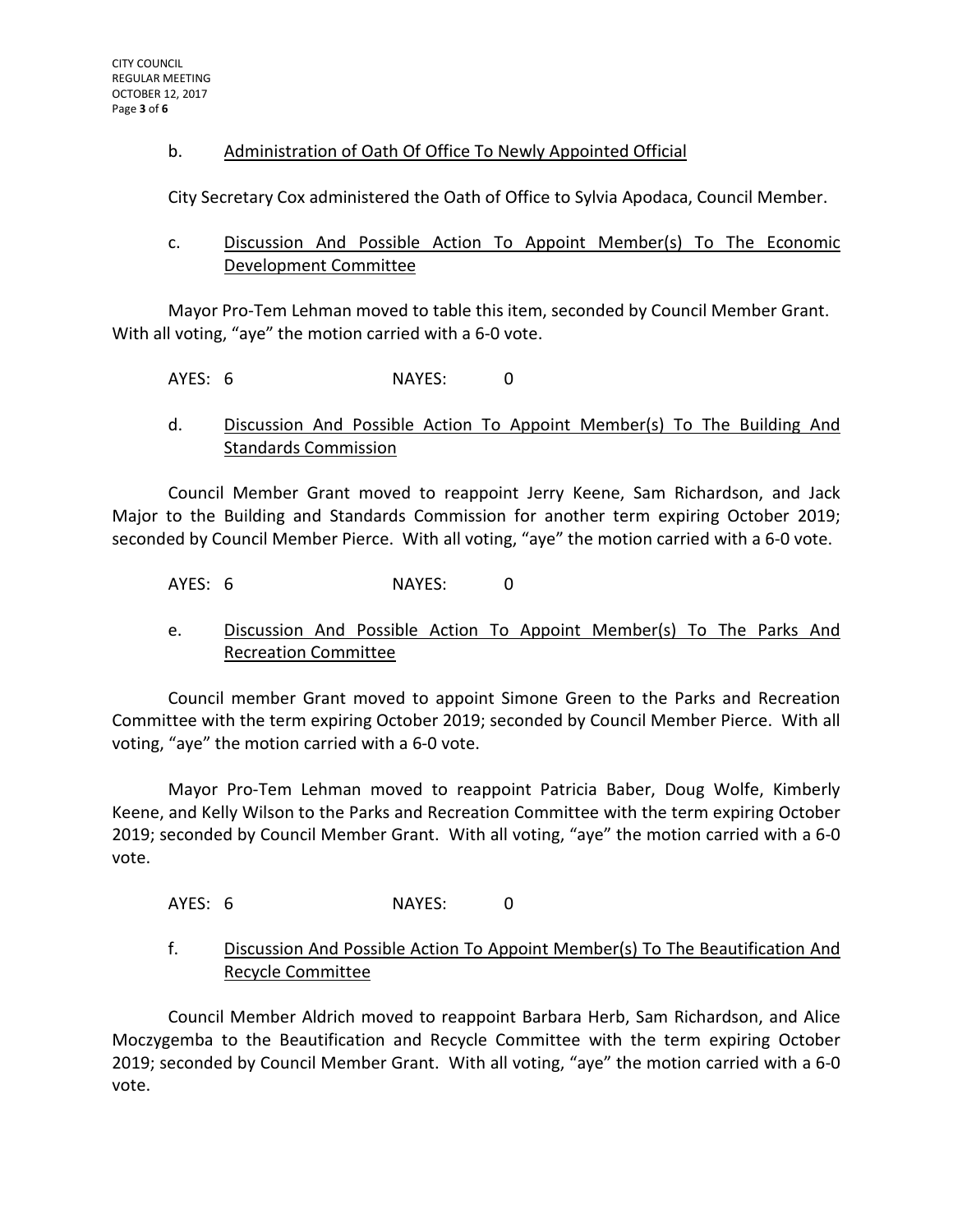# AYES: 6 NAYES: 0

# g. Discussion And Possible Action To Appoint Member(s) To The Planning And Zoning Commission

Council Member Aldrich moved to reappoint Clay McBee and Agatha Williams to the Planning and Zoning Commission with the term expiring August 2019; seconded by Council Member Apodaca. With all voting, "aye" the motion carried with a 6-0 vote.

# AYES: 6 NAYES: 0

# h. Discussion And Possible Action Regarding Kirby Senior Center Finances And Accounting Services Provided By the City Of Kirby

Mayor Pierce provided an overview of the recent discussions regarding the Kirby Senior Center finances and accounting services provided by the city staff. On September 28, 2017 City Council discussed giving those duties back to the Senior Center. Tonight City Council will decide when an appropriate time frame will be to hand back the duties to the Senior Center.

Mayor Pro-Tem Lehman moved to end the clerical services listed that have been performed by City Staff for the Senior Center to end November 30; seconded by Council Member Pierce. With a 6-0 vote the motion carried.

# AYES: 6 NAYES: 0

# i. Reports By Council Members And Staff Identifying Their Experiences During The 2017 TML Conference

Mayor Pierce said Council Member Debra Wilson, Mayor Pro-Tem Lehman and Chief of Police Kevin Bois attended the 2017 TML Conference. She said Council Member Wilson is absent tonight and opened the floor to Chief Bois and Mayor Pro-Tem Lehman to share their experiences at the 2017 TML Conference. Mayor Pro-Tem Lehman expressed his appreciation to the Fire Department for checking on his wife while he was at the Conference.

# j. Discussion And Possible Action Regarding San Antonio Water System Expenses For Sewer Treatment Services

Tina Ynfante, Finance Director, informed Council that as of the end of July, we currently have \$18,134.12 in the budget for sewer treatment services. We need to pay the August invoice in the amount of \$49,988.31 and September invoice which has not been received. She asked Council to approve the last two invoices for this Fiscal Year 2016-2017 to be paid in full not to exceed \$85,000.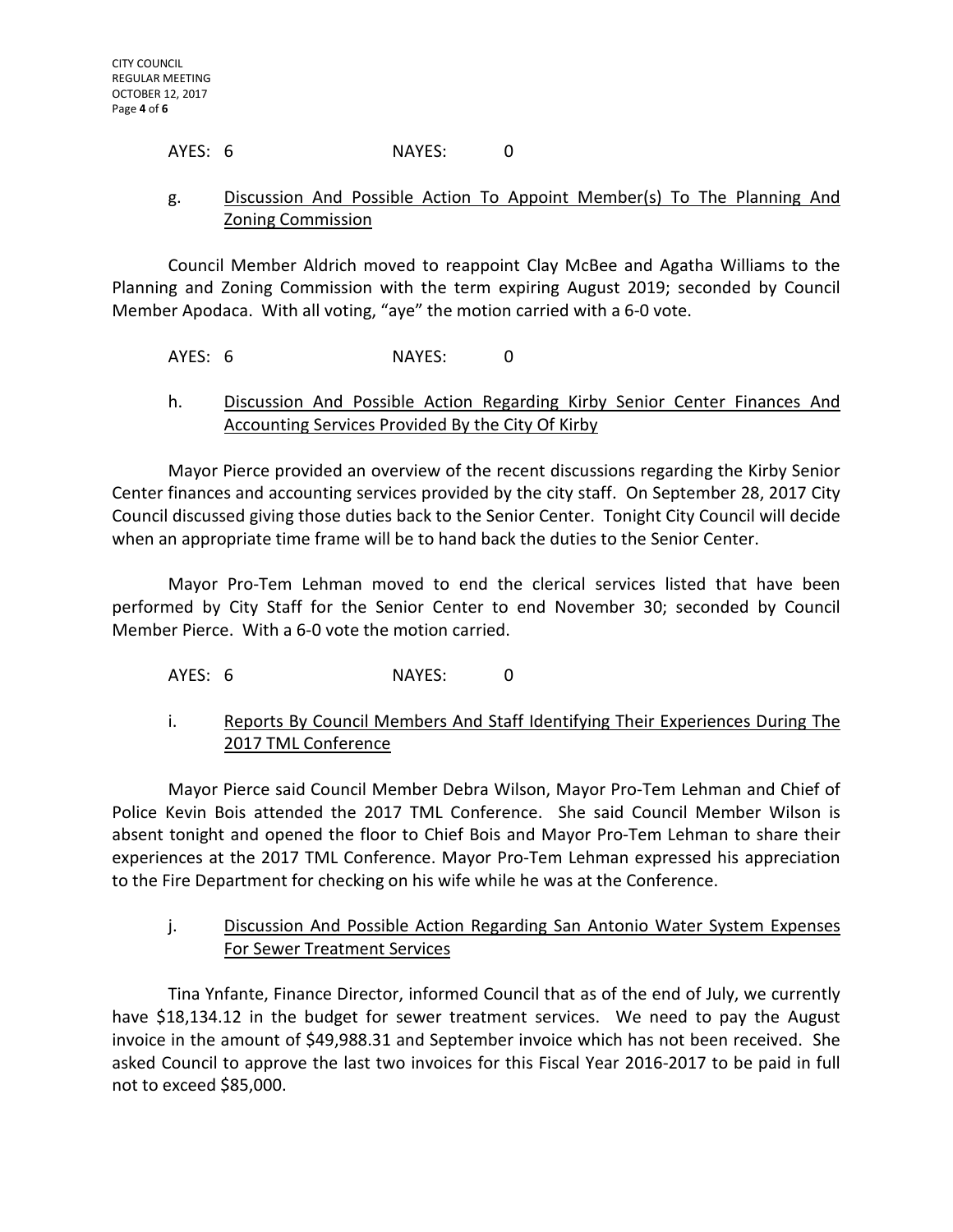Council Member Grant moved to approve the payment of the last two invoices for the sewer treatment services for Fiscal Year 2016-2017 to be paid in full not to exceed \$85,000; seconded by Council Member Pierce. With all voting, "aye" the motion carried

AYES: 6 NAYES: 0

# **9. Requests and Announcements**

# a. Requests By Mayor And Council Members For Items To Be Placed On Future City Council Agendas And Announcements On City Events/Community Interests

Council Member Pierce – He thanked everyone for attending the meeting; he thanked Kimberly Keene, fire and EMS. The Texas Revolt reenactment is coming up Friday and Saturday.

Council Member Grant – He thanked everyone for attending the meeting, congratulated Council Member Apodaca, and the reenactment is this weekend.

Mayor Pro-Tem Lehman – He thanked everyone for attending the meeting; congratulated everyone on their appointments. He addressed Ms. Keene and said we will keep looking for you on all the committees because you do a good job.

Council Member Aldrich – She thanked everybody for attending the meeting. She thanked Kimberly Keene for her interest in the position and welcomed Sylvia to the Council. She said there was a good turnout at Hugo Lentz for National Night Out. Also, Movie in the Park will be October 28 at 7:15 P.M. and the movie will be Hocus Pocus.

Council Member Apodaca – She thanked Council for her appointment. She said she will do her best.

Mayor Pierce – She recognized Stephanie and Tina again. Texas Revolt is Saturday, October 14, 1 P.M. – 5 P.M. Kirby Senior Center – Annual Harvest Party is Tuesday, October 31 6 P.M. – 8 P.M. She said she received positive comments for National Night Out at the Senior Center. She thanked the Senior Center for being one of the sites for National Night Out. There will be a kids friendly trunk or treat at VFW on October 31, 6 P.M. – 8 P.M. and on Friday, October 13, 11 A.M. – 3 P.M. the VFW will have an old fashion fish fry. The bulk pick up is taking place and this year the City has been divided in three sections for service. She thanked Kimberly Keene and congratulated Sylvia Apodaca.